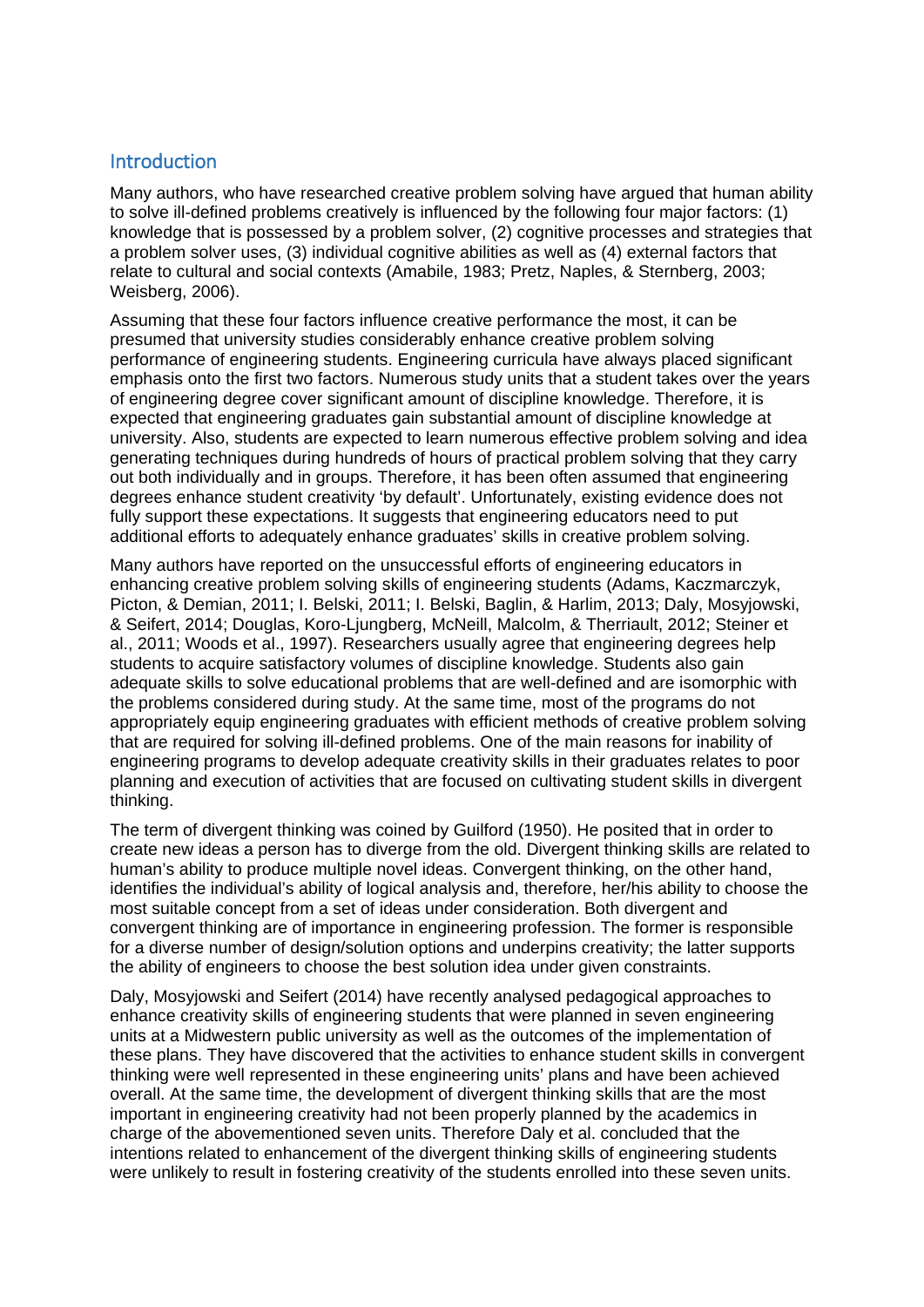Conclusions presented by Steiner et al. [\(2011\)](#page-7-4) who analysed the data from the survey of 320 engineering students from three engineering schools of the Royal Melbourne Institute of Technology (RMIT) support the hypothesis of insufficient development of divergent thinking skills in engineering programs and indicate the need for teaching divergent thinking explicitly. Firstly, Steiner et al. reported that the problem solving self-efficacy of the graduates were lower than that of the freshmen. This basically means that the four years of a degree have not prepared engineering graduates to tackling ill-defied problems (students did not see themselves ready and able). Secondly, when student responses to the survey question "What methods and approaches used by your RMIT teachers improved your engineering problem solving skills the most?" were grouped into categories, it has been discovered that only 6% of graduating students found useful the regular problem solving drills "at a low to mid-level of difficulty through which solution patterns could be learned" [\(Steiner et al., 2011,](#page-7-4)  [p. 394\)](#page-7-4). At the same time, nearly 40% of graduates praised learning problem solving methods explicitly as well as being guided by academics in solving 'difficult' tasks – the activities that are the key for development of divergent thinking skills. In essence, engineering students that took part in the study of Steiner et al. thought that engineering 'drill and practice' with isomorphic problems (that are likely to enhance their convergent thinking skills) were inefficient for proper development of their problem solving skills. Survey results showed the need for teaching formal methods of problem solving and idea generation that could properly develop student skills in divergent thinking.

A number of recent studies have been devoted to successes of teaching the Theory of Inventive Problem Solving (TRIZ) to engineering students in order to enhance their skills in creative problem solving [\(Becattini & Cascini, 2013;](#page-6-4) [I. Belski, 2009,](#page-6-5) [2015;](#page-6-6) [Berdonosov, 2013;](#page-7-7) [Busov, 2010;](#page-7-8) [Dumas & Schmidt, 2015;](#page-7-9) [Livotov, 2013\)](#page-7-10). Moreover, it has been reported that even a simple TRIZ tool of Substance-Field Analysis [\(I. Belski, 2007\)](#page-6-7) as well as the Random Word technique [\(de Bono, 1990\)](#page-7-11) can improve the outcomes of students' idea generation and may be useful for enhancing skills in divergent thinking.

In their experiment, Belski et al. (2014) involved undergraduate engineering students of the first year in generating ideas for a real knowledge-rich, ill-defined problem. Students from a control group generated solution ideas in silence for 16 minutes. Students in one experimental group were shown eight random words for two minutes each. Students in another experimental group were shown the names of the eight fields of Substance-Field Analysis (MATCEMIB: Mechanical, Acoustic, Thermal, Chemical, Electrical, Magnetic, Intermolecular, Biological) for two minutes per field. Exposure to both eight random words and the eight fields of MATCEMIB assisted the students from the experimental groups to generate statistically significantly more independent solution ideas compared to the students from the control group (Belski et al., 2014). It has been suggested, that teaching the ideation tools similar to Random Word and Substance-Field Analysis that require only a few hours to learn may help engineering educators in enhancing students' skills in creative problem solving. It was, though, unclear whether the results obtained by Belski et al. [\(2014\)](#page-7-12) are only RMIT-specific or they can be generalised to other cohorts of students.

This paper investigates whether exposure to random words and eight fields of MATCEMIB influences students from different universities and different background in a similar way it influenced the students involved in the Australian study. This study presents the first results from universities in Czech Republic, Finland and Russian Federation that engaged the first year students in the same experiment and compares them with the results obtained at RMIT.

### Ideation Heuristics Deployed

In order to replicate the results of RMIT study [\(I. Belski et al., 2014\)](#page-7-12), student from all participating universities were shown words that belong to two simple heuristics: (a) the Random Word technique, proposed by Edward de Bono [\(de Bono, 1990\)](#page-7-11) and (b) the systematised Substance Field Analysis (Su-Field Analysis) [\(I. Belski, 2007\)](#page-6-7).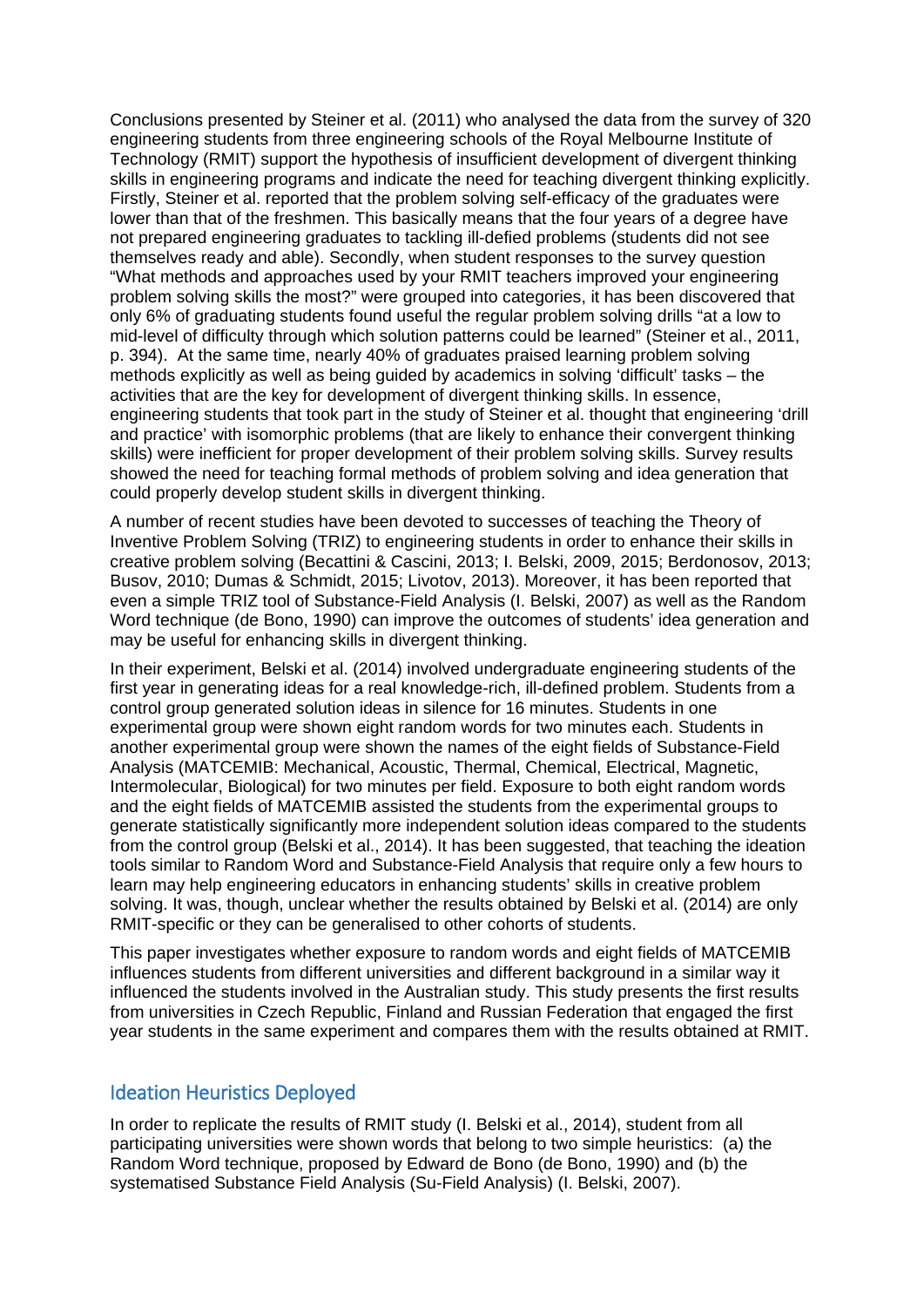## Systematised Substance-Field Analysis (Su-Field Analysis)

Substance-Field Analysis (Su-Field Analysis) is a procedure that systematised the application of the classical TRIZ Substance-Field Analysis with the 76 Standard Solutions [\(I.](#page-6-7)  [Belski, 2007\)](#page-6-7). Su-Field Analysis represents technical systems as a set of interconnected components – a set of substances interacting with each other by means of fields, which, in turn, are generated by the substances. Both substances and fields are sketched as circles. Su-Field Analysis allows representing different technical systems in a similar way – by means of circle-substances and circle-fields. Such generalisation allows a user to model different systems in a uniform way and to apply similar rules to resolve problems that look dissimilar, but are fundamentally alike. Su-Field Analysis consists of 5 Steps and utilises 5 Model Solutions. The 5 Model Solutions represent five general solution "recipes". In order to generate ideas, a practitioner reformulates a general model solution into the problem-specific model solution and then searches through the eight fields of MATCEMIB (Mechanical, Acoustic, Thermal, Chemical, Electric, Magnetic, Intermolecular, Biological) for solution ideas that are 'suggested' by the problem-specific model solution. It has been reported that Su-Field Analysis boosted the number of ideas generated during problem solving sessions at university [\(I. Belski & Belski, 2013\)](#page-6-8), in industry [\(Dobrusskin, Belski, & Belski, 2014\)](#page-7-13) as well as whilst conducting failure analysis [\(A. Belski, Belski, Chong, & Kwok, 2013\)](#page-6-9).

Belski and Belski [\(2013\)](#page-6-8) propounded that the effectiveness of Su-Field Analysis stems from its ability to effectively guide a user in a manual search of her/his long term memory data base. The authors pointed out that the fields of MATCEMIB actually 'cover' most of the principles of operation that can be deployed in engineering design. Therefore, Belski and Belski argued that when a problem solver is reminded of the fields of MATCEMIB, she/he is able to suggest ideas that cover more diverse solutions relevant to engineering. In other words, it is likely that learning to consider ideas suggested by the eight fields of MATCEMIB may trigger diverse ideas and, in turn, enhance divergent thinking skills of students.

| <b>Fields</b>         | <b>Interactions Including</b>                            |  |  |  |  |  |  |
|-----------------------|----------------------------------------------------------|--|--|--|--|--|--|
| Mechanical            | Gravitation, collisions, friction, direct contact        |  |  |  |  |  |  |
|                       | Vibration, resonance, shocks, waves                      |  |  |  |  |  |  |
|                       | Gas/Fluid dynamics, wind, compression, vacuum            |  |  |  |  |  |  |
|                       | Mechanical treatment and processing                      |  |  |  |  |  |  |
|                       | Deformation, mixing, additives, explosion                |  |  |  |  |  |  |
| <b>Acoustic</b>       | Sound, ultrasound, infrasound, cavitation                |  |  |  |  |  |  |
|                       | Heating, cooling, insulation, thermal expansion          |  |  |  |  |  |  |
| <b>Thermal</b>        | Phase/state change, endo-exo-thermic reactions           |  |  |  |  |  |  |
|                       | Fire, burning, heat radiation, convection                |  |  |  |  |  |  |
| <b>Chemical</b>       | Reactions, reactants, elements, compounds                |  |  |  |  |  |  |
|                       | Catalysts, inhibitors, indicators (pH)                   |  |  |  |  |  |  |
|                       | Dissolving, crystallisation, polymerisation              |  |  |  |  |  |  |
|                       | Odour, taste, change in colour, pH, etc.                 |  |  |  |  |  |  |
|                       | Electrostatic charges, conductors, insulators            |  |  |  |  |  |  |
| Electric              | Electric field, electric current                         |  |  |  |  |  |  |
|                       | Superconductivity, electrolysis, piezo-electrics         |  |  |  |  |  |  |
|                       | Ionisation, electrical discharge, sparks                 |  |  |  |  |  |  |
|                       | Magnetic field, forces and particles, induction          |  |  |  |  |  |  |
| Magnetic              | Electromagnetic waves (X-ray, Microwaves, etc.)          |  |  |  |  |  |  |
|                       | Optics, vision, colour/translucence change, image        |  |  |  |  |  |  |
| <b>Intermolecular</b> | Subatomic (nano) particles, capillary, pores             |  |  |  |  |  |  |
|                       | Nuclear reactions, radiation, fusion, emission, laser    |  |  |  |  |  |  |
|                       | Intermolecular interaction, surface effects, evaporation |  |  |  |  |  |  |
|                       | Microbes, bacteria, living organisms                     |  |  |  |  |  |  |
| <b>Biological</b>     | Plants, fungi, cells, enzymes                            |  |  |  |  |  |  |

Table 1. Eight fields of MATCEMIB and some field interactions (I. Belski, 2007, p. 17)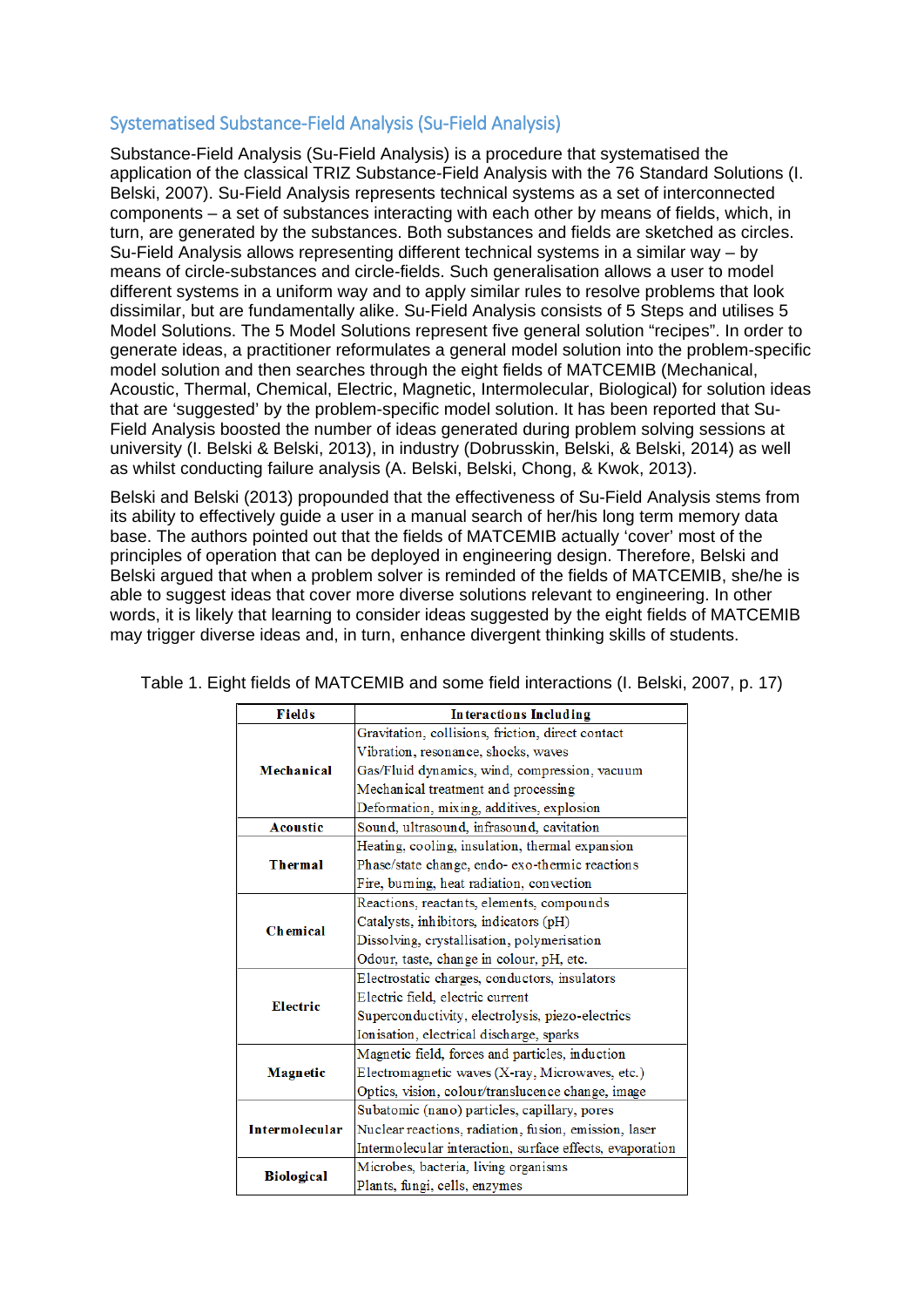The experiment conducted in this study was limited to exposing students to the eight fields of MATCEMIB. Each field was presented to students either alone, or together with a simplified list of interactions that illustrated the scope of actions covered by this particular field. Table 1 displays this simplified list of MATCEMIB interactions.

## Random Word (RW)

Edward de Bono, suggested that Random Word "is the simplest of all creative techniques" [\(de Bono, 1995, p. 17\)](#page-7-14). The Random Word technique prescribes a problem solver to use a random word that is not connected to the problem under consideration. De Bono advocated that the Random Word technique helps a user to generate more ideas, because humans use patterns for problem recognition and problem solving and that

*the random word provides a new entry point and as we work back from the new entry point, we increase the chances of using patterns we would never have used if we had worked outwards from the subject area (p. 18).* 

Random words can be obtained in many ways. Lists of random words that a practitioner can choose from as well as random word generators are freely available on the web. In RMIT study, random words were generated by the researchers as suggested by de Bono [\(1995\)](#page-7-14), by using a dictionary. The following are the eight random words that were used in RMIT study: Archaism, Right angle, Lotus eater, Emitter, Ozone, Blowhole, Ball-and-socket-joint and Hanky-panky. In order to conduct experiments in Czech Republic, Finland and Russia these eight random words were translated into the student native languages.

# Methodology

The first year students from Brno University of Technology (BUT), Lappeenranta University of Technology (LUT) and Komsomolsk-on-Amur State Technical University (KNASTU) participated in this study. At each participating university four tutorial groups were involved in the experiment. The following is a record of activities that tutorial groups at each university were involved in.

Students from one experimental group were shown the eight random words (the 'Random Word' group). Students from the other two experimental groups were influenced by the eight fields of MATCEMIB (the 'MATCEMIB' and 'MATCEMIB+' groups). The students from the forth group were not influenced in any way – this group represented a Control group. All students were given 16 minutes of tutorial time to individually generate as many ideas as possible for the same problem (to remove the lime build-up in pipes). This problem was used in the original RMIT study and was suggested by the Engineers Without Borders (EWD) 2014 Challenge as a possible student project for 2014.

Initially, the same Power Point slide that contained the problem statement translated into the appropriate language and a photo of a cross-section of a pipe half of which was covered with lime deposit was presented to the students for two minutes by their tutors. Figure 1a depicts the English version of the problem statement that was presented to students from all groups.

After two minutes of problem introduction that coved only the information presented in Figure 1a, all students were asked to work individually and to record as many ideas to clean the pipes from lime as possible (ideas were recorded in student own languages). The form to record ideas was distributed to the students just before the problem was presented. The form was the same for the students of all four groups. It was a copy of RMIT form that was translated into Czech and Russian for the students from BUT and KNASTU. The students from LUT used the original RMIT English version of the form.

Students from the Control groups were not influenced by any ideation methodology. After two minutes of problem introduction, they were allowed to think of solution ideas and to record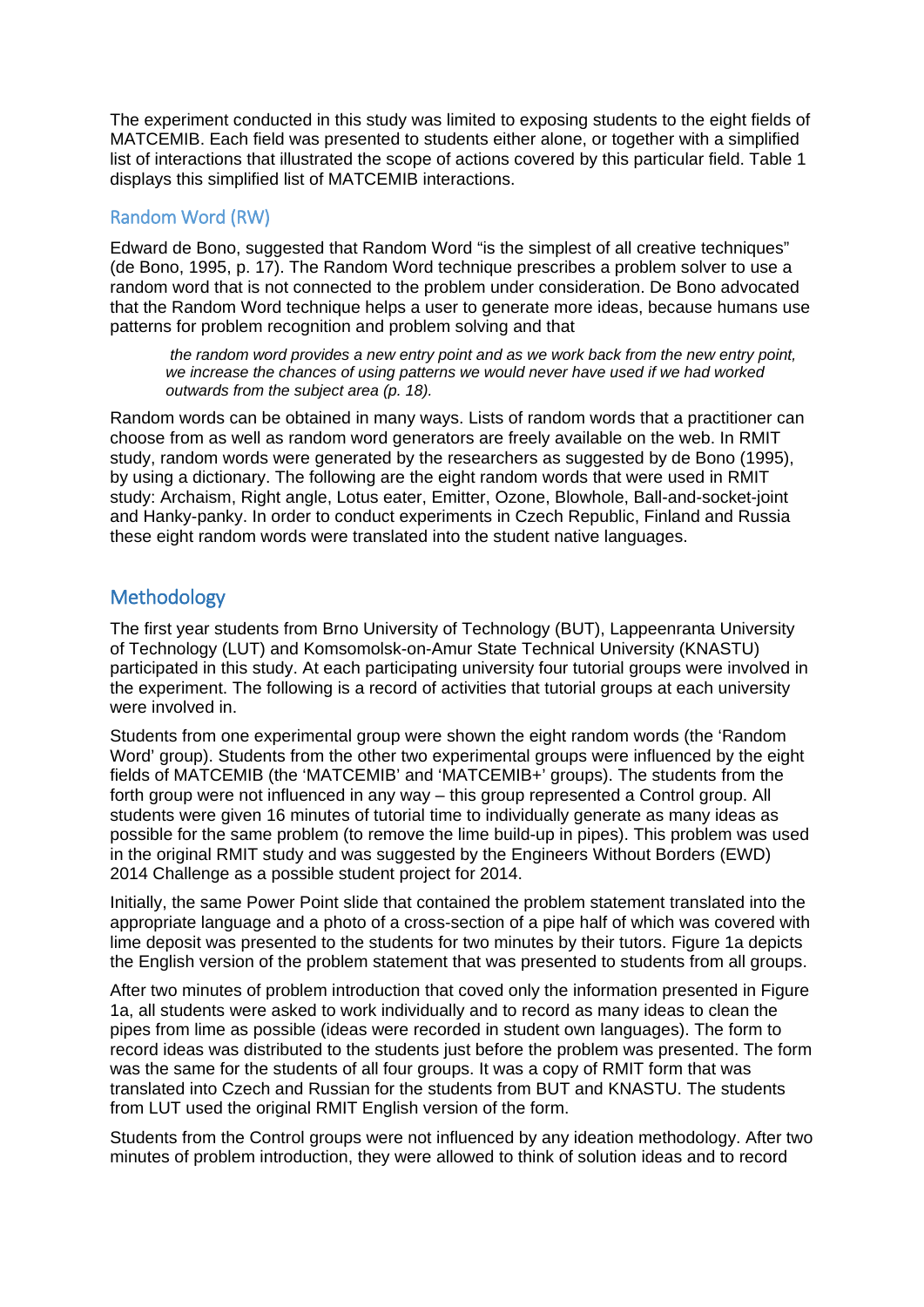them for 16 minutes. The slide shown in Figure 1a was presented to the students from the Control groups for the whole duration of the idea generation session.



Figure 1: The English version of the Power Point slides presented to students in their own languages: a) task introductory and the Control Group; b) Random Word group; c) MATCEMIB group; d) MATCEMIB+ group.

After the two minutes of problem presentation, students from the experimental groups were told that during their idea generation session they will be shown some words. No clarifications on what these words are and what to do with them were given. Students from the Random Word groups were offered the translations of the eight random words that were used in RMIT study. Students from the MATCEMIB and MATCEMIB+ groups were offered the translations of the eight fields of MATCEMIB in the sequence presented in Table 1. Each word was shown to the students from the experimental groups for two minutes. Every two minutes a tutor changed the word on the screen and read the new word aloud. It is important to note that when a tutor of the MATCEMIB+ group changed slides every two minutes, he read aloud only the name of the field of MATCEMIB that was displayed, but did not read the words that corresponded to the field's interactions that were displayed together with the field's name.

Figure 1 depicts the English version of one of the eight Power Point slides that were shown to the students from different groups in all countries: Figure 1a – the Control groups; Figure 1b – the Random Word groups; Figure 1c – the MATCEMIB groups; Figure 1d – the MATCEMIB+ groups. Altogether the students from the experimental groups were generating and recording ideas for 16 minutes.

## Results

Student ideas were evaluated by independent assessors that used the criteria developed for RMIT study. Among other items, assessors counted the number of distinct (independent) ideas proposed by each student. In order to judge how broad or 'divergent' these independent ideas were, each idea was assigned to a specific field of MATCEMIB. The ideas of student from KNASTU were evaluated by three assessors. The work of students from BUT and LUT were assessed by two assessors each. The inter-rater reliability of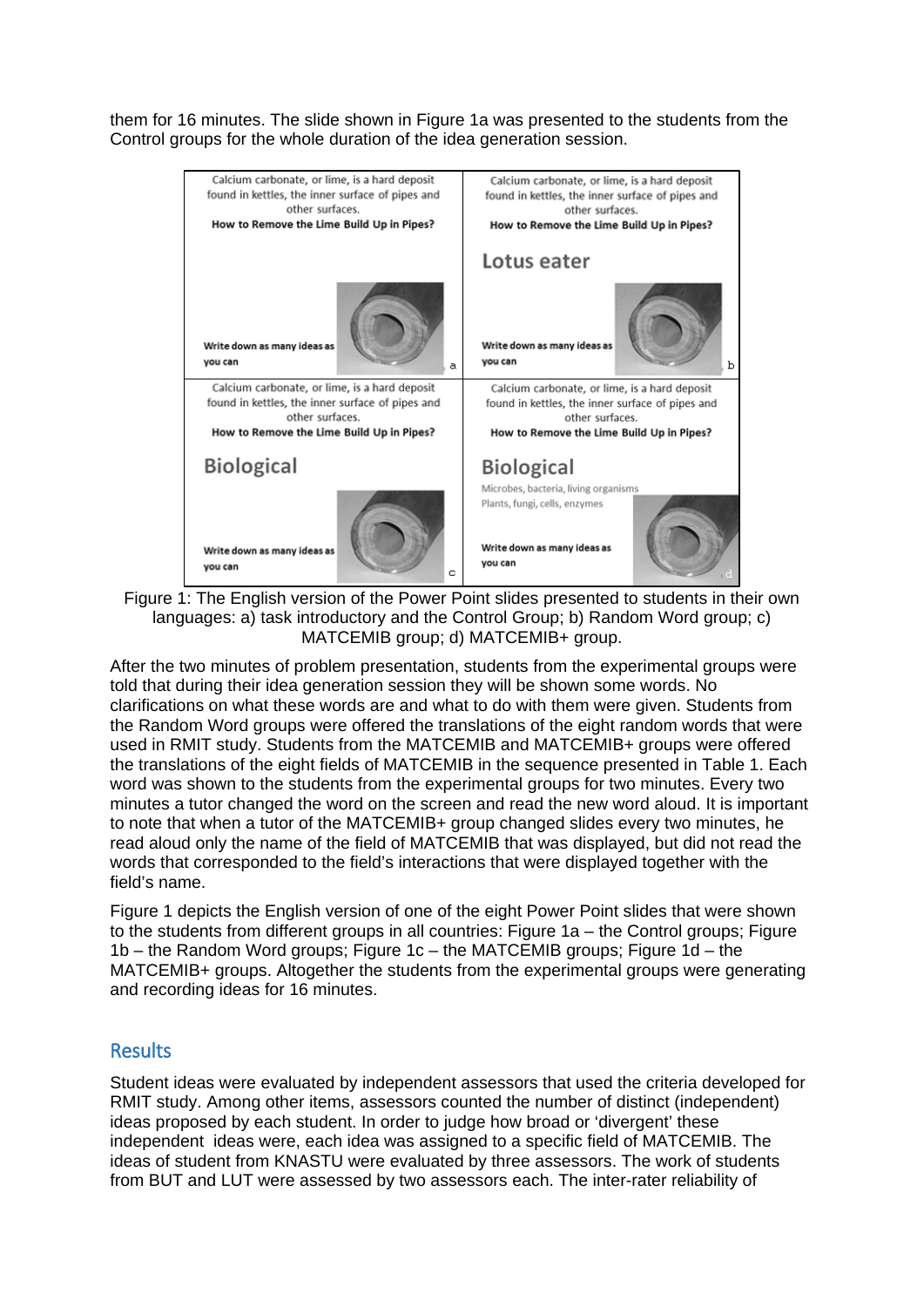assessment by independent assessors was evaluated for all universities separately with SPSS by establishing the Cronbach's Alpha for the number of independent ideas proposed by each individual student. Cronbach's Alphas for all universities (including RMIT) exceeded 0.9. The Cronbach's Alpha coefficient over 0.9 suggests excellent internal consistency. Therefore, the assessment of students from all countries was evaluated as very reliable. For further analysis the number of independent ideas proposed by each individual student made by the assessors from the same country was averaged.

Table 2 presents the result of all four experiments for the number of independent ideas proposed by each individual student. It also contains information on the group sizes.

| <b>Group</b>       | <b>Australia</b> |      | <b>Czech Republic</b> |    |            | <b>Finland</b> |       |      | <b>Russia</b> |       |      |           |
|--------------------|------------------|------|-----------------------|----|------------|----------------|-------|------|---------------|-------|------|-----------|
| <b>Information</b> | Stud.            | Mean | <b>SD</b>             |    | Stud. Mean | <b>SD</b>      | Stud. | Mean | <b>SD</b>     | Stud. | Mean | <b>SD</b> |
| <b>Control</b>     | 21               | 2.02 | 1.44                  | 18 | 3.56       | 1.55           | 8     | 5.81 | 1.89          | 21    | 4.32 | 1.44      |
| <b>Random Word</b> | 17               | 3.25 | 1.85                  | 16 | 3.78       | 1.64           | 8     | 5.69 | 1.03          | 24    | 3.29 | 1.79      |
| <b>MATCEMIB</b>    | 15               | 3.65 | 2.15                  | 17 | 6.50       | 1.76           | 5.    | 9.30 | 2.59          | 20    | 5.65 | 2.64      |
| <b>MATCEMIB+</b>   | 18               | 5.13 | 2.07                  | 18 | 6.92       | 3.19           | 6     | 9.67 | 3.27          | 23    | 6.62 | 2.37      |

Table 2. The average number of independent ideas proposed by students from four countries

The differences between the numbers of independent ideas generated by students from all four countries were statistically significant for Control group vs MATCEMIB and MATCEMIB+ groups. Statistical significance was discovered for the number of ideas proposed by students from Random Word group vs MATCEMIB and MATCEMIB+ groups for student from BUT, LUT and KNASTU. While RMIT students from the Random Word group generated statistically significantly more ideas than the students from the Control group, KNASTU's Control group statistically significantly outperformed the Random Word group. The differences between all other groups of students from the same university were not statistically significant.

Table 3 reveals the 'breadth' of the ideas generated by students from different groups.

Table 3. The 'breadth' of the ideas proposed by students from four countries over the eight fields of MATCEMIB

| <b>Group</b>       | <b>Australia</b> | <b>Czech Republic</b> | <b>Finland</b> | <b>Russia</b> |
|--------------------|------------------|-----------------------|----------------|---------------|
| <b>Control</b>     | 2.05             | 2.53                  | 2.75           | 2.57          |
| <b>Random Word</b> | 2.38             | 2.47                  | 3.38           | 2.38          |
| <b>IMATCEMIB</b>   | 3.53             | 5.53                  | 5.60           | 4.30          |
| <b>MATCEMIB+</b>   | 4.44             | 4.56                  | 6.00           | 5.59          |

The breadth of ideas was calculated as a sum of eight terms, each equal to a fraction of students that proposed ideas that were assigned by the assessors to each field of MATCEMIB. It has been discovered that the majority of ideas proposed by students from the Control groups were of Mechanical, Chemical or Thermal nature. The students from the MATCEMIB and MATCEMIB+ groups proposed solutions that 'covered' most of the eight field of MATCEMIB. For example, the following is the spread of the ideas proposed by the students from the Control group at RMIT: 95% of students proposed Mechanical ideas: 5% -Acoustic; 14% - Thermal; 86% - Chemical; 0% - Electric; 0% - Magnetic; 0% - Intermolecular; 5% - Biological. Therefore, the breadth of ideas *B* proposed by the Control group from RMIT was equal to:

$$
B = 0.95 + 0.05 + 0.14 + 0.86 + 0 + 0 + 0 + 0.05 = 2.05
$$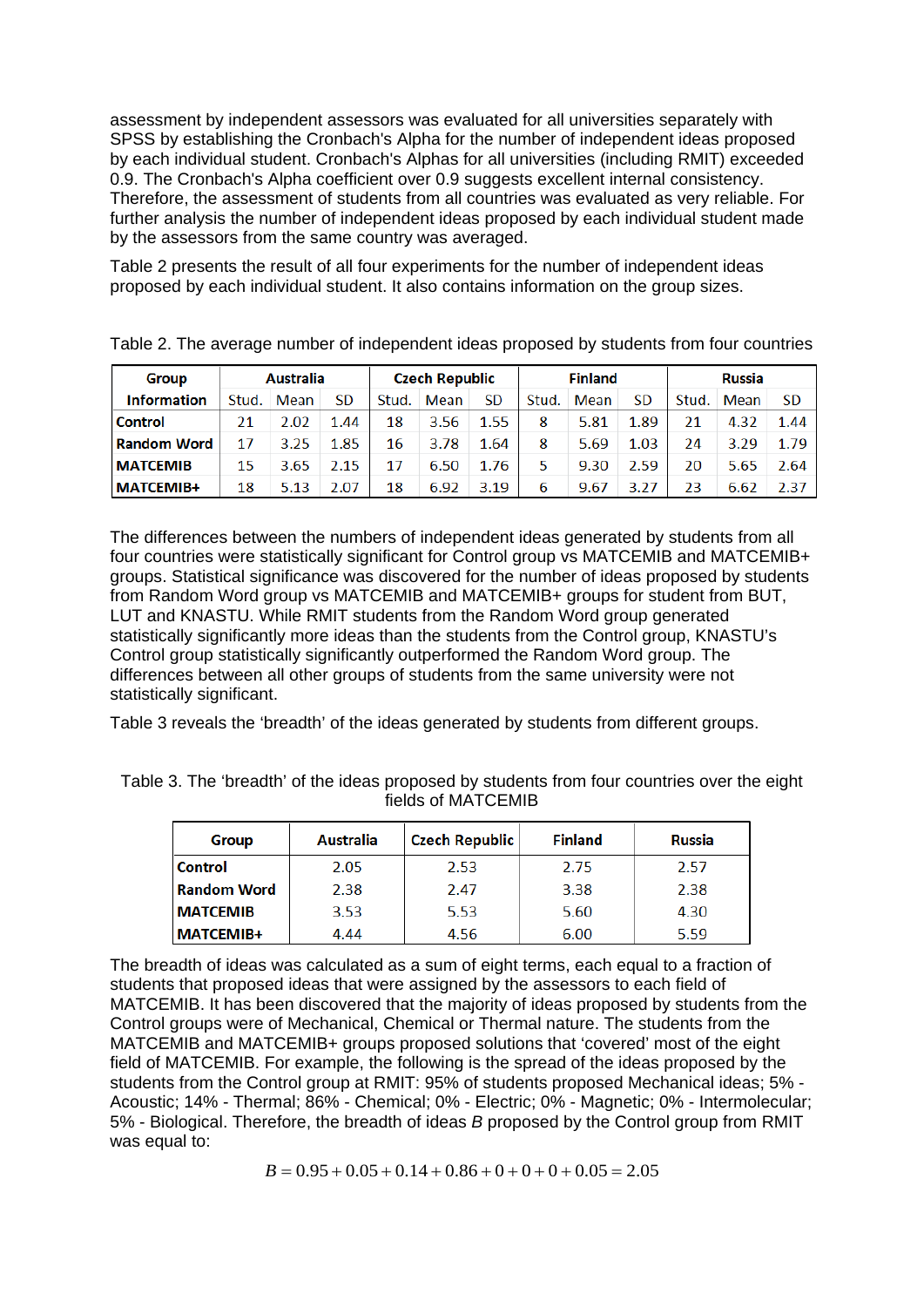The ideas put forward by the students from the MATCEMIB+ group at RMIT was significantly broader: 89% of students put forward Mechanical ideas; 28% - Acoustic; 78% - Thermal; 100% - Chemical; 44% - Electric; 22% - Magnetic; 28% - Intermolecular; 56% - Biological. Most of the ideas generated by the students from the Random Word groups belong to two fields: Mechanical and Chemical. The following is the spread of the ideas proposed by the students from the Random Word group at RMIT: 100% of students proposed Mechanical ideas; 6% - Acoustic; 19% - Thermal; 94% - Chemical; 0% - Electric; 6% - Magnetic; 0% - Intermolecular; 13% - Biological.

### **Discussion**

The outcomes of the experiments conducted in Russian Federation, Finland and Czech Republic only partly support the conclusion drawn by RMIT study [\(I. Belski et al., 2014\)](#page-7-12). The influence of the eight fields of MATCEMIB has been fully replicated. Students from the MATCEMIB and the MATCEMIB+ groups in each country proposed statistically significantly more ideas than their counterparts from the Control groups. At the same time, the eight random words shown to the students from BUT, LTU and KNASTU did not boost the numbers of ideas proposed compared to the Control groups as it happened at RMIT. On the contrary, the Control group from KNASTU statistically outperformed the Random Word group. The difference in the number of independent ideas suggested by the students from the Control groups and the Random Word groups from BUT and LTU were statistically insignificant.

The fact that the results of RMIT study on the influence of the eight fields of MATCEMIB have been replicated by three other universities in three different countries reinforce the position of Su-Field Analysis as a simple ideation heuristics that is able to effectively enhance problem solving skills of engineering students.

#### References

<span id="page-6-1"></span>Adams, J., Kaczmarczyk, S., Picton, P., & Demian, P. (2011). Problem solving and creativity in engineering: conclusions of a three year project involving reusable learning objects and robots. *Journal of the Higher Education Academy Engineering Subject Centre, 5*(2), 4-17.

<span id="page-6-0"></span>Amabile, T. M. (1983). The Social Psychology of Creativity: A Componential Conceptualization. *Journal of Pelsonality and Social Psychology, 45*(2), 357-376.

<span id="page-6-4"></span>Becattini, N., & Cascini, G. (2013, 29 September - 1 October 2013). *Improving Self-Efficacy in Solving Inventive Problems with TRIZ.* Paper presented at the Proceedings of the First International Conference on the Science of Creative Thinking (MIC 2013), Bologna, Italy.

<span id="page-6-9"></span>Belski, A., Belski, I., Chong, T. T., & Kwok, R. (2013). Application of Substance-Field Analysis for Failure Analysis. In A. Aoussat, D. Cavallucci, M. Trela & J. Duflou (Eds.), *Proceedings of TRIZ Future Conference 2013* (pp. 483-490). Paris, France: Arts Et Metiers ParisTech.

<span id="page-6-7"></span>Belski, I. (2007). *Improve your Thinking: Substance-Field Analysis*. Melbourne: TRIZ4U.

<span id="page-6-5"></span>Belski, I. (2009). Teaching Thinking and Problem Solving at University: A Course on TRIZ. *Creativity and Innovation Management, 18*(2), 101-108.

<span id="page-6-2"></span>Belski, I. (2011). TRIZ course enhances thinking and problem solving skills of engineering students. *Procedia Engineering, 9*, 450-460.

<span id="page-6-6"></span>Belski, I. (2015). TRIZ Education: Victories, Defeats and Challenges. (in English) *Образовательные Технологии (Educational Technologies),* (2), 83-92.

<span id="page-6-3"></span>Belski, I., Baglin, J., & Harlim, J. (2013). Teaching TRIZ at University: a Longitudinal Study. *International Journal of Engineering Education, 29*(2), 346-354.

<span id="page-6-8"></span>Belski, I., & Belski, I. (2013). Application of TRIZ in Improving the Creativity of Engineering Experts. In A. Aoussat, D. Cavallucci, M. Trela & J. Duflou (Eds.), *Proceedings of TRIZ Future Conference 2013* (pp. 67-72). Paris, France: Arts Et Metiers ParisTech.